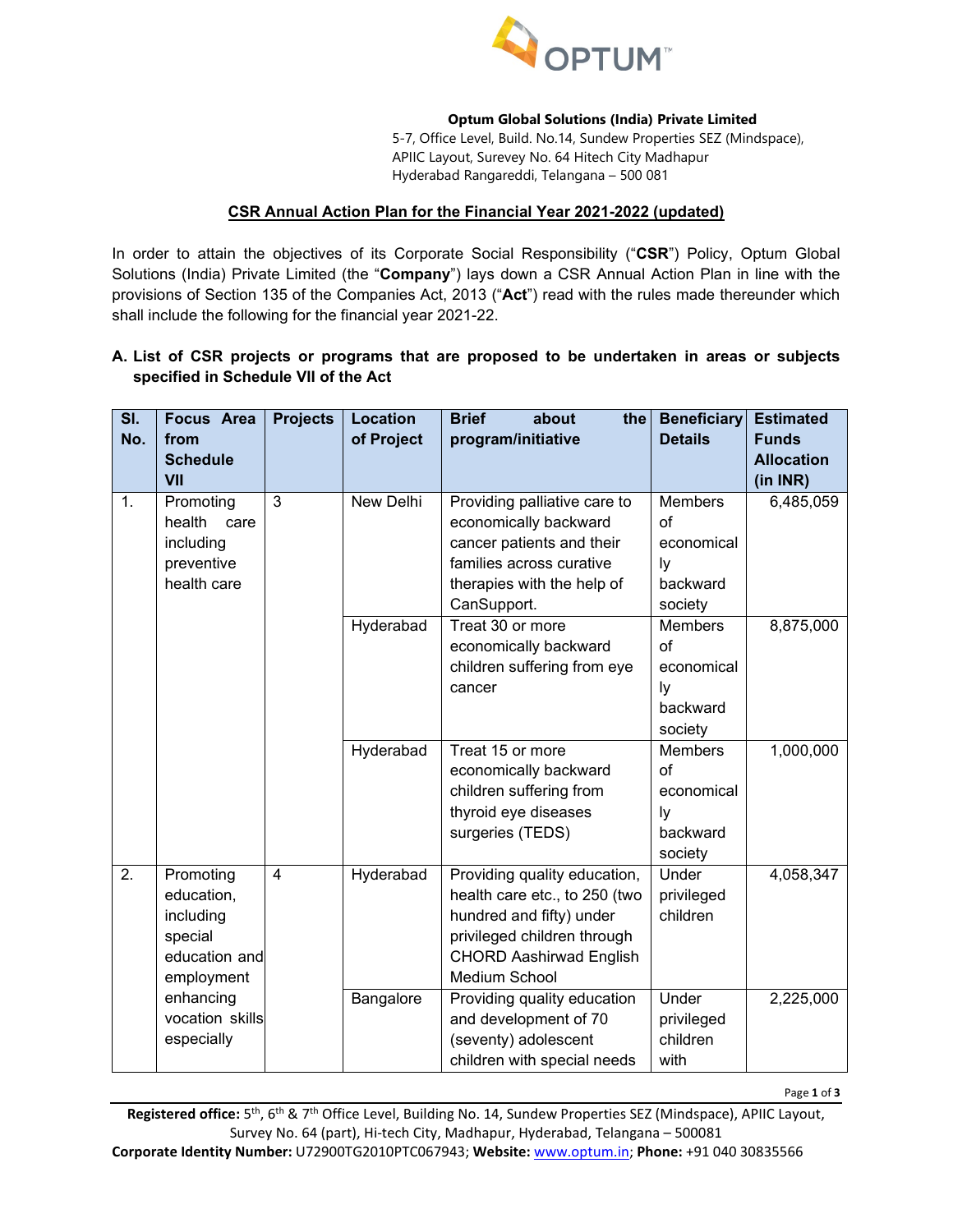

### **Optum Global Solutions (India) Private Limited**

5-7, Office Level, Build. No.14, Sundew Properties SEZ (Mindspace), APIIC Layout, Surevey No. 64 Hitech City Madhapur Hyderabad Rangareddi, Telangana – 500 081

| <b>Total</b>     |                   |             |           |                                                          |                  |            |
|------------------|-------------------|-------------|-----------|----------------------------------------------------------|------------------|------------|
|                  | ("PMNRF")         |             |           | major accidents and riots                                |                  |            |
|                  | Relief<br>Fund    |             |           | etc. and to the victims of the                           |                  |            |
|                  | National          |             |           | cyclones and earthquakes,                                |                  |            |
|                  | Minister's        |             |           | natural calamities like floods.                          |                  |            |
|                  | Prime<br>to       |             |           | families of those killed in                              | individuals      |            |
| $\overline{3}$ . | Contribution      | $\mathbf 1$ |           | To render immediate relief to                            | Affected         | 41,250,000 |
|                  |                   |             |           |                                                          | impairment       |            |
|                  |                   |             |           | impairment.                                              | hearing          |            |
|                  |                   |             |           | suffering from hearing                                   | with             |            |
|                  |                   |             |           | program to 150 children                                  | children         |            |
|                  |                   |             |           | education and rehabilitation                             | privileged       |            |
|                  |                   |             | Hyderabad | Providing comprehensive                                  | Under            | 5,62,500   |
|                  |                   |             |           | of Action for Autism                                     |                  |            |
|                  |                   |             |           | rural residents with the help                            |                  |            |
|                  |                   |             |           | doctor consultation to local                             |                  |            |
|                  |                   |             |           | computer education and                                   | Autism           |            |
|                  |                   |             |           | adults and providing free                                | from             |            |
|                  |                   |             |           | facility to 20-25 autistic                               | suffering        |            |
|                  |                   |             | New Delhi | Providing an assisted living                             | Adults           | 2,637,828  |
|                  |                   |             |           | Parikrma.                                                |                  |            |
|                  |                   |             |           | program with the help of                                 |                  |            |
|                  |                   |             |           | through National Institute of<br>Open Schooling ("NIOS") |                  |            |
|                  | among<br>children |             |           | across four (4) schools                                  | special<br>needs |            |
|                  |                   |             |           |                                                          |                  |            |

### **B. The manner of execution of such projects or programs as specified in sub-rule (1) of rule 4**

Through implementing agencies details of which are provided against each program.

# **C. The modalities of utilization of funds and implementation schedules for the projects or programs**

1.Modalities of utilization of funds:

- i. The CSR budget will be fixed in accordance with the provisions of the Act, rules, and the guidelines
- ii. For certain projects, a reimbursement model may be followed. The funds will be dispersed after a financial assessment of the expenses incurred. For the remaining projects, the funds will be directly disbursed to beneficiaries/partners with the approval of the CSR Committee and Board.
- iii. Funds may be disbursed in phase/tranche wise depending on the nature of the project. On the basis of the expenses incurred and the submission of the relevant support of the expenses (i.e.,